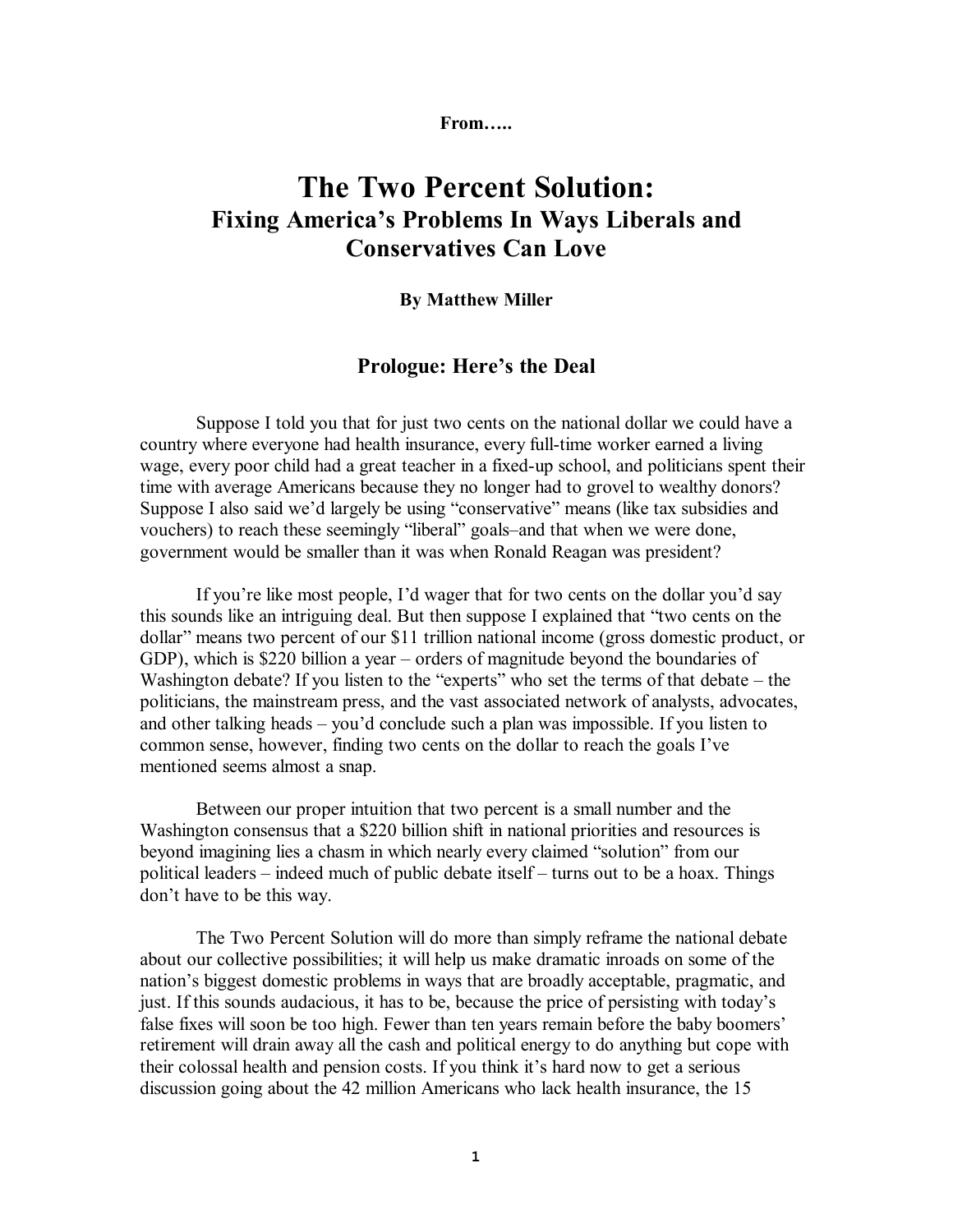million who dwell in poverty despite living in families headed by full-time workers, or the 10 million poor children whose lives are blighted by dysfunctional schools, then starting in 2010 it will be next to impossible. These problems will take federal cash to help fix – cash that is mistakenly viewed as "unaffordably liberal" under existing terms of debate, but that as a practical matter will be hard to direct to these priorities if we haven't gotten serious before 76 million boomers start hitting their rocking chairs.

How unserious are we today? Here's all you need to know: In the last decade our economy has grown by 40 percent, but the problems we're talking about have gotten worse, and serious talk of addressing them has all but vanished. Our shrinking ambition is depressingly measurable. In 1992, for example, the first President George Bush proposed a plan to insure 30 million of the then 35 million uninsured, and Democrats slammed it as "too little, too late." Today the outer limit of the current President Bush's "compassion" is a plan that would insure 6 million of the now 42 million uninsured. Meanwhile, no Democrat who wants to be president today would endorse Richard Nixon's plans from the early 1970s for universal health coverage and a minimum family income: Nixon's package is far too "liberal"! Instead, the two parties debate when and how to eliminate the estate tax, the bulk of whose burden falls on the heirs of only three thousand of the nation's wealthiest families.

What happened to America's political will to solve the problems facing ordinary people? The short answer is simple. Since 1994, when the Clinton health care plan imploded in a fiasco that cost Democrats control of the Congress, Democrats have been too scared to think big again. Republicans, emboldened by this Democratic timidity, have chosen to push harder for their traditional priorities of cutting taxes and regulations. What's been lost in the dysfunctional debate of the last decade is a commitment to two long-standing American ideals: equal opportunity and a minimally decent life for citizens of a wealthy nation.

What American politics urgently needs, therefore, is not a new left, but a new center. Domestic debate needs to be re-centered around a handful of fundamental goals on which all of us can agree, whether we call ourselves Republicans, Democrats, or Independents. Yes, there will always be fights over details. But if we first ask, What does equal opportunity and a decent life in America mean, can't we agree that anyone who works full-time should be able to provide for his or her family? That every citizen should have basic health coverage? That special efforts should be made to make sure that poor children have good schools? And that average citizens should have some way to have their voices heard amid the din of big political money?

My aim in this book is to show that these problems have solutions that are affordable, practical, and within reach – solutions that both liberals and conservatives can embrace. Indeed, both sides will have to join hands to solve them because political power is going to remain closely divided for the foreseeable future. It has been nearly a decade since either party has had a sizable majority in either house of Congress, and no presidential candidate since 1988 has been able to win a majority of the popular vote.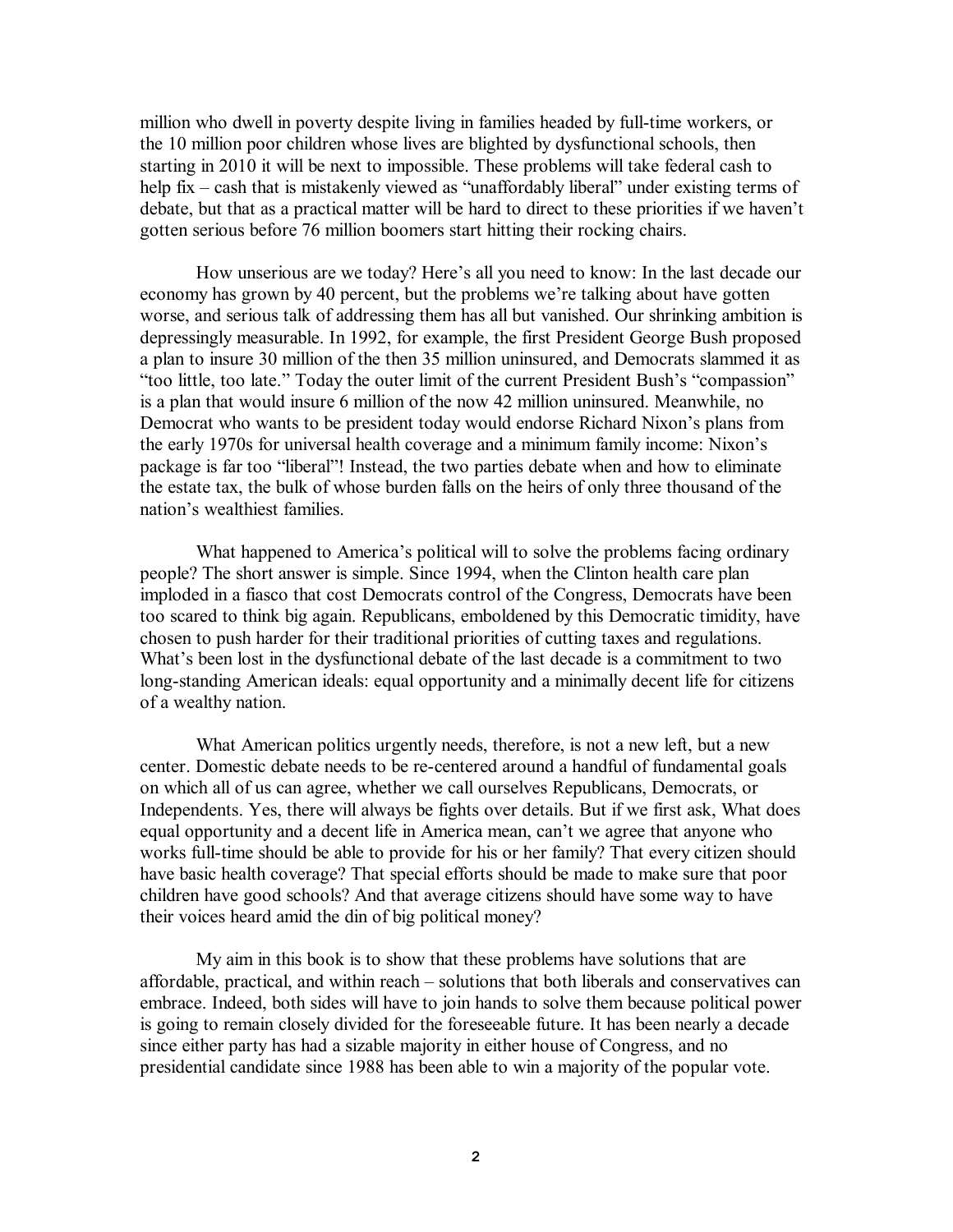That leaves only two options: Either we tackle these challenges together, or we go on pretending to solve them while letting them fester until they explode down the road.

The case I'll make on how we can get serious is simple:

*We can't solve our biggest problems without money.* It's true that money isn't everything. But for the problems we're talking about it's a lot. We can't buy health insurance without money. We can't lure better college graduates to teach in our toughest schools without money. We can't lift workers out of poverty without money. We can't offset the corrosive influence of big political donors without money.

*We have the money.* Consider two numbers (22 and 20) and one mystery. Federal spending compared to the overall size of the economy is the best measure of the "size" of government. Under Ronald Reagan and the first George Bush, federal spending averaged 22 percent of GDP. Under Bill Clinton, faster growth combined with spending restraint pulled this figure down to 20 percent of GDP. In ways the press and public still haven't appreciated, the budget was balanced (and then unbalanced again) "downward." Yet today, even after historic spending increases for defense and homeland security, and after making provision for a costly new prescription drug benefit under Medicare, George W. Bush wants to hold federal spending at 20 percent of GDP or less in the coming years because, as he puts it, we've "met our needs." If Bush were to choose to run the government at the size his father's budgets routinely proposed, the feds would soon have more than \$200 billion more to spend each year. The mystery, of course, is why we never hear about the fact that, in overall terms, the rest of government is being downsized this dramatically. The upshot: Two cents on the national dollar can get us a long way toward real answers, and can do so through a government as small as the one we were accustomed to under a conservative Republican icon.

*There's a deal to be made.* On health, schools, wages, and more, a series of problemsolving "grand bargains" can be reached that involve the same basic approach. Liberals have to be open to market-friendly approaches to these problems, as opposed to simply expanding traditional government programs. In exchange, conservatives have to be willing to pony up money equal to the size of these problems, rather than offering token sums that let them cynically pretend to have a "plan."

The good news is that such "grand bargains" are entirely possible, and make for the kind of innovative solutions that we need. The bad news is that our two major political parties are organized around ideologies and interest groups that systematically ban the expression of commonsense ideas that blend the best of liberal and conservative thinking. The result is a "solutions gap" in public life, which leaves Americans discouraged, cynical, and tuned out. And why shouldn't we be? How else should we respond when it's clear that *neither party has a political strategy that includes solving our biggest domestic problems? And when it's equally clear that both parties are lying to us about the answers that are possible!*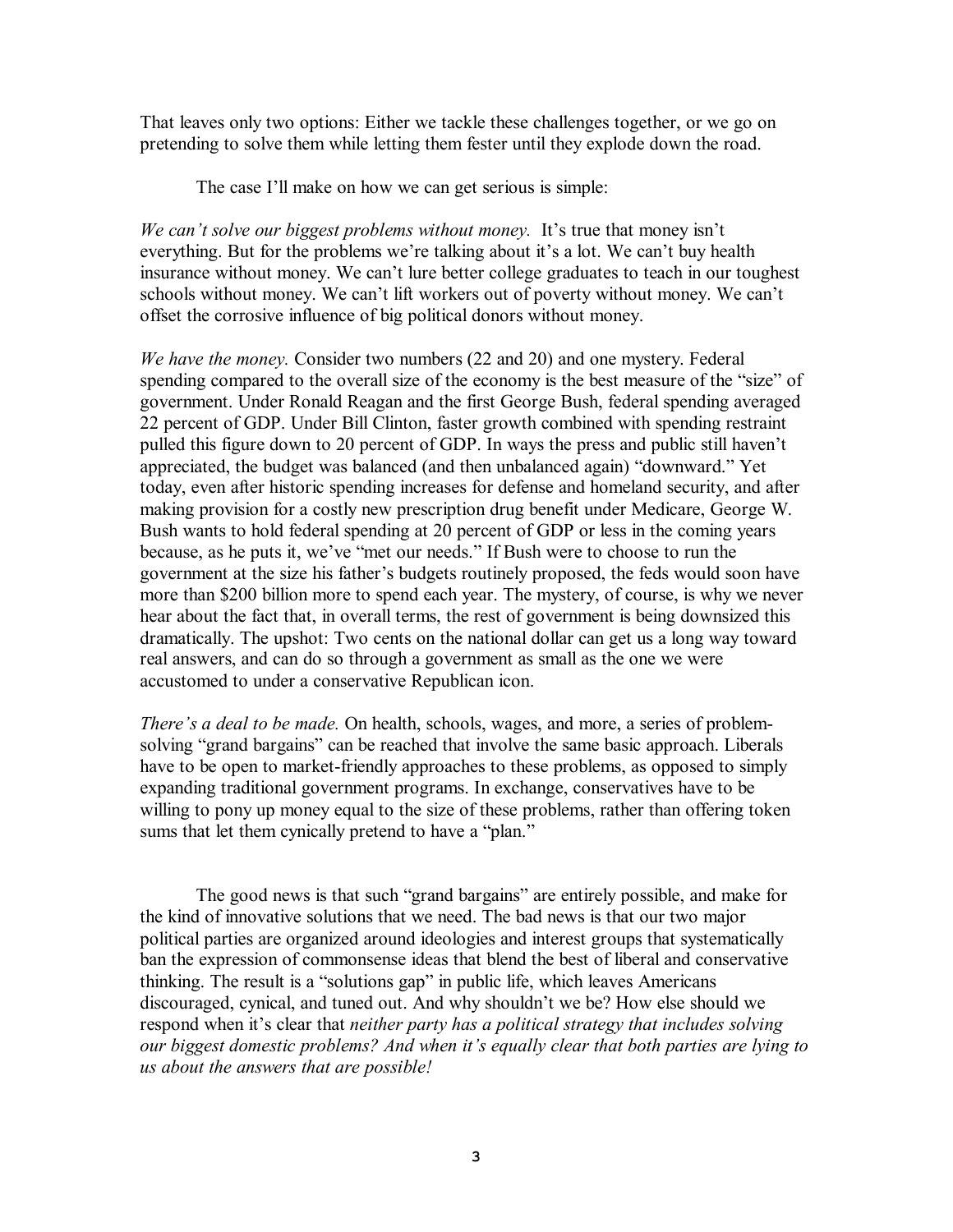The way to get past the bipartisan make-believe is to look at our problems in a different way. Our leaders usually ask, "How can I address this, or at least seem to address it, in a way that keeps my interest groups and political donors and ideological allies with me?" This is very different from asking, "What's the best way to make serious progress on this problem?" – and then figuring out how to get a majority of people to follow you. The policies you pursue after the first question are pre-sold, because a constituency for the pseudo answer already exists. The downside, of course, is that you don't solve the problem. Needless to say, we've been trying it this way for years.

If you look at the problem head-on, however, and ask, "What's the best way to really solve this?" the solutions tend to be pragmatic blends of ideas from different camps. Some aspects of these fixes will be favored by liberals; others will be favored by conservatives. If we're serious about results, we have to draw on both. If you don't like the idea of acknowledging what's right in the other side's worldview, I have three words for you: *Get over it.* With the boomers' retirement closing in, we no longer have the luxury of pretending to be serious about these problems. We actually have to *be* serious.

The boomers' retirement will bring an unprecedented fiscal collision that forces us to rethink much of what we ask from government and how we pay for it. The sheer size of this challenge will make it hard to take up new causes unless we've built them into our vision of American society in advance. In this context, getting serious about the uninsured, the working poor, inner-city schools, and rigged elections isn't a job for altruists and do-gooders; it's about self-interest. To get the economic growth we'll need to pay for all those gray boomers, we can't afford to leave a huge swath of the country illschooled, ill-paid, or just ill – not to mention closed out of the democratic process altogether. Instead, if we're to sustain America's greatness, this next decade will have to be one of those rare moments in which real answers trump ideology and political jockeying.

Who am I to make this case? Here's the two cents so you'll know the biases I bring. I'm a Democrat who spent several years as a business executive and management consultant before going to Washington on a nonpartisan fellowship in 1991. For a year I worked for the Republican chairman of the Federal Communications Commission, helping modernize old regulations that made no sense. From 1993 to 1995 I served in the White House as a top aide in President Clinton's budget office, working to slay the big deficits Clinton inherited. After leaving government I worked as a journalist for *The New Republic, Time,* and *U.S. News and World Report,* where I spent a great deal of time digging for the facts obscured by political rhetoric. And as a syndicated columnist, radio host, and consultant for the past five years, I've tried to develop and promote this "ideologically androgynous" agenda. I've written this book out of deep frustration with today's politics in the hope that it might give voice to others who feel the same way, and offer both an angle of a vision and a concrete agenda that can change the terms of national debate.

I've explored these ideas in conversations over the last few years with top officials in both parties; with business, labor, and media leaders; with university and